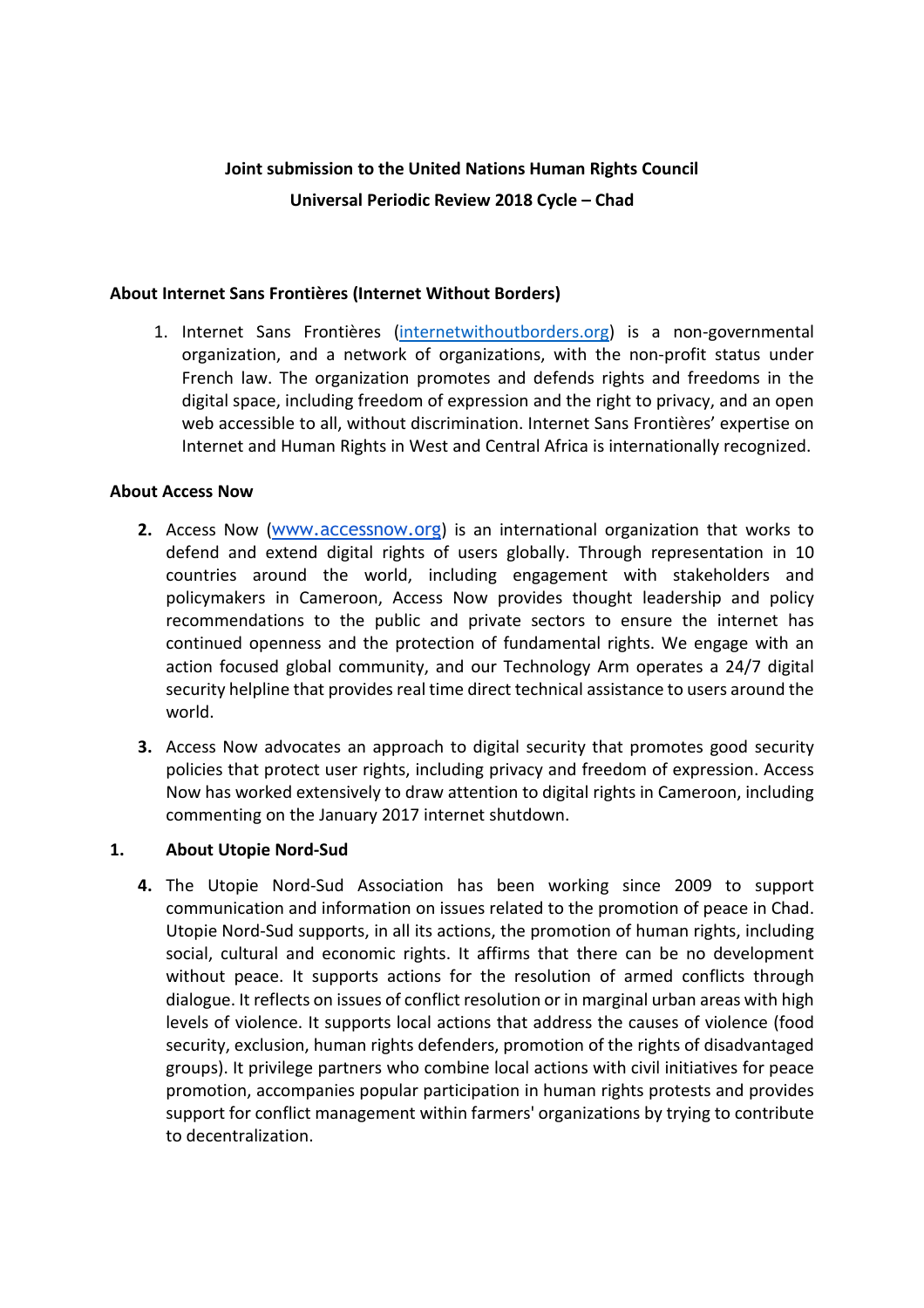**5.** The Utopie Nord-Sud Association believes that this civil dialogue action that makes existing solidarity links visible reinforces solidarity within communities and translates the demand for economic rights (fair producer price), political rights (participatory decision-making) and social rights (family rights) in citizen mobilization. Women's movements that have mobilized for this purpose in silence for years against the right of the family, the land code that places them at the bottom of the social scale find meaning to their claim. The Utopie Nord-Sud Association's goal is to support its partners in the field and promote a better North-South dialogue by producing tools for reflection and supporting local initiatives that go in the same direction.

#### **Domestic and international human rights obligations**

- 6. This is the third review for Chad, last reviewed in October 2013 where the Chadian government received 297 recommendations in the area of human rights during the review at the Universal Periodic Review mechanism (UPR) in Geneva.
- 7. Chad has signed onto various international human rights instruments, including the International Covenant on Civil and Political Rights (ICCPR), the International Convention on the Elimination of All Forms of Racial Discrimination (ICERD), and International Covenant on Economic, Social and Cultural Rights (ICESCR).
- 8. The preamble of the Chadian Constitution explicitly commits the government to respect regional and international frameworks that support human rights, including the African Charter on Human and People's Rights, the Universal Declaration of Human Rights and the United Nations Charter.
- 9. The preamble also guarantees "freedom of communication, of expression, of the press, of assembly, [and] of association" (article 27) and the inviolable right to the privacy of all correspondence (article 45).
- 10.Various regional and international human rights bodies have spoken directly to the threat that internet shutdowns pose to freedom of expression and related rights. For example, the United Nations Human Rights Council, in Resolution A/HRC/RES/32/13, "*condemns unequivocally* measures to intentionally prevent or disrupt access to or dissemination of information online in violation of international human rights law, and calls upon all States to refrain from and cease such measures." The African Commission on Human and Peoples' Rights, in Resolution ACHPR/Res.362(LIX) 2016, expressed its concern over "the emerging practice of State Parties of interrupting or limiting access to telecommunication services such as the Internet, social media and messaging services, increasingly during elections".<sup>1</sup>

## **Developments of digital rights in Chad**

 $\overline{a}$ 

<sup>1</sup> African Commission on Human and Peoples' Rights, *Resolution on the Right to Freedom of Information and Expression on the Internet in Africa*, 59th Ordinary Session, held Banjul, Islamic Republic of The Gambia, from 21 October to 04 November 2016, ACHPR/Res. 362(LIX) 2016.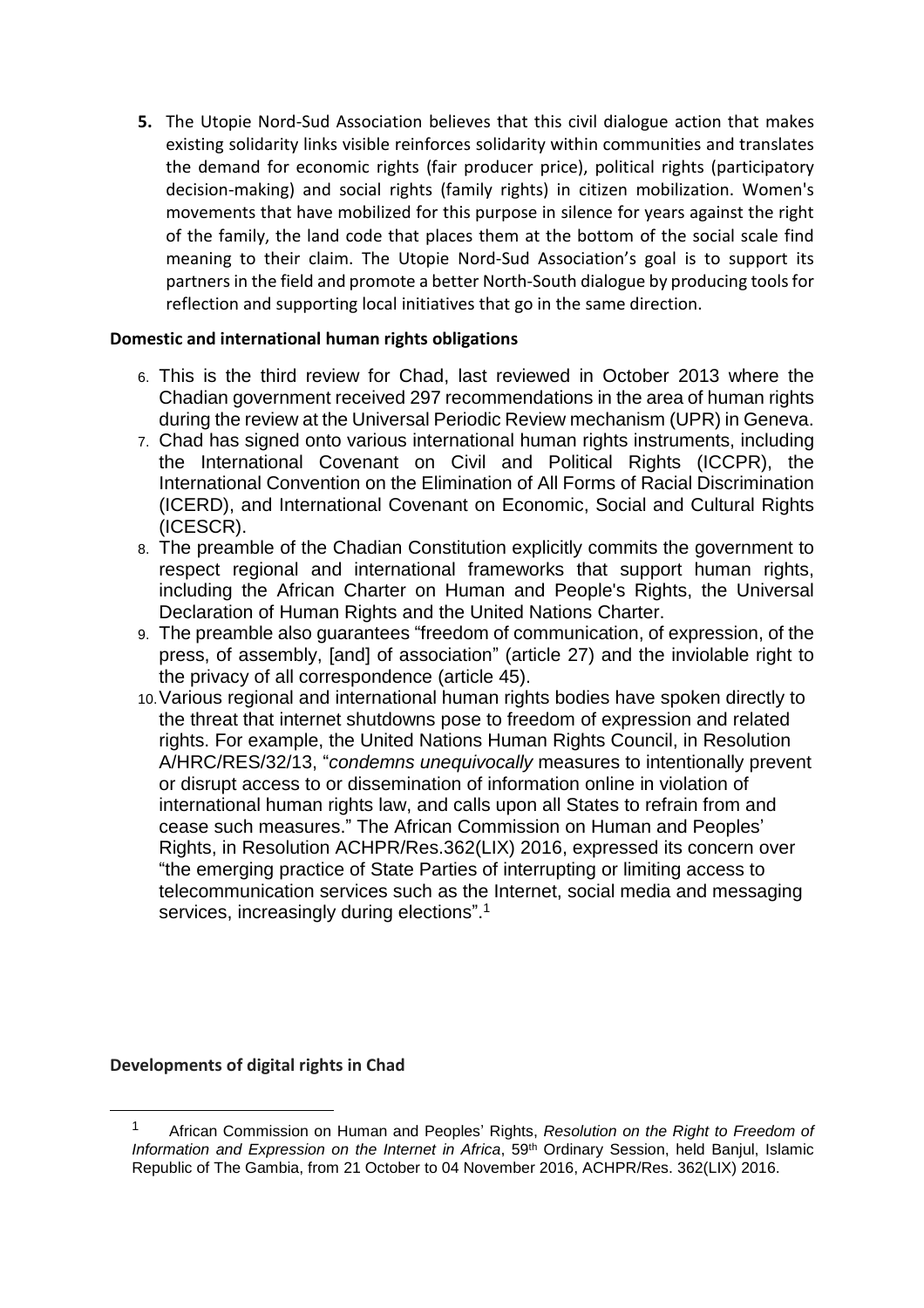11. The country has some of the world's lowest penetration rates for fixed-line, mobile and Internet services, 1.7%. <sup>2</sup> Competition exists only in the mobile sector. Despite impressive growth, one of the then two mobile networks in the country ceased operations in mid-2004 due to an unresolved dispute with the government<sup>3</sup>, but a third license was awarded in November of the same year with operations commencing in October 2005. Internet usage increased fourfold in 2004. Other expected developments moving into 2006 include the partial privatization of the national operator, Sotel Tchad.The recent discovery of oil is expected to attract the foreign investment. The country urgently needs to upgrade its telecom facilities and other infrastructure.<sup>4</sup>

Violations of freedom of expression and access to information

- 12. The Chadian government has not always protected the Chadians' rights of freedom of expression. This is evident through the countless unjust arrests of activists, journalists and bloggers. In February 06, 2016, twenty activists were arrested during a demonstration gathering a hundred people in N'Djamena in favor of youth.<sup>6</sup>
- 13. On February 19, 2018, Alain Kemba Didah, an activist and spokesperson of the Chadian civil society organization *"Iyina"*, was arrested in Ndjamena, the capital of Chad<sup>7</sup> . He is currently detained at the Police Headquarters without charge. Alain has reported that he was beaten on his legs and the soles of his feet during an interrogation and his lawyer says he can barely stand on his feet as a result. $8$
- 14. On April 6, 2017, Nadjo Kaïna, spokesman of *Iyina*, and Sollo Bertrand Ngandjei of the same civil society organization were arrested, following the call by Iyina to dress in red on April 10, 2017, to protest against the contested re-election of the head of state, against injustice and bad governance.
- 15. Dingamnayal Nely Versinis, coordinator of the civil society organization Chadian Collective Against the Cost of Living *(Le Collectif Tchadien Contre la Vie Chère)*, was arrested on April 11 2017 after he was summoned by the National Security Agency.<sup>9</sup>
- 16. All these civil society leaders were held incommunicado. They are considered prisoners of conscience.<sup>10</sup>
- 17. On December 6, 2016, the leader of a Chadian opposition party, Mahamat Adoum, was arrested in Moundou (South of the country) on the sidelines of a visit to the former

 $\overline{a}$ 

<sup>&</sup>lt;sup>2</sup> Internet World Stats - Usage and Population Statistics [\(https://www.internetworldstats.com/africa.htm\)](https://www.internetworldstats.com/africa.htm) <sup>3</sup> The Logistics Capacity Assessment: Chad Telecommunications

[<sup>\(</sup>http://dlca.logcluster.org/display/public/DLCA/3.5+Chad+Telecommunications\)](http://dlca.logcluster.org/display/public/DLCA/3.5+Chad+Telecommunications)

<sup>4</sup> The Logistics Capacity Assessment: Chad Telecommunications

<sup>(</sup>http://dlca.logcluster.org/display/public/DLCA/3.5+Chad+Telecommunications)

<sup>&</sup>lt;sup>6</sup> According to the Chadian activist and bloggeur Makaila Nguebla [\(http://www.makaila.fr/2016/02/tchad-voici](http://www.makaila.fr/2016/02/tchad-voici-la-liste-des-militants-arretes-par-la-police.html)[la-liste-des-militants-arretes-par-la-police.html\)](http://www.makaila.fr/2016/02/tchad-voici-la-liste-des-militants-arretes-par-la-police.html)

<sup>7</sup> AFP. "Tchad: Un Militant De La Société Civile Arrêté." FIGARO, 19 Feb. 2018, www.lefigaro.fr/flashactu/2018/02/19/97001-20180219FILWWW00314-tchad-un-militant-de-la-societe-civile-arrete.php.

<sup>&</sup>lt;sup>8</sup> According to Amnesty International [\(https://www.amnesty.org/fr/documents/afr20/7933/2018/en/\)](https://www.amnesty.org/fr/documents/afr20/7933/2018/en/) <sup>9</sup> RFI, "Tchad: Les Militants Arrêtés Bientôt Présentés à Un Juge - RFI." RFI Afrique, Rfi, 25 Apr. 2017, www.rfi.fr/afrique/20170425-tchad-militants-arretes-bientot-presentes-juge.

<sup>&</sup>lt;sup>10</sup> According to Amnesty International [\(https://www.amnesty.org/fr/documents/afr20/6077/2017/en/\)](https://www.amnesty.org/fr/documents/afr20/6077/2017/en/)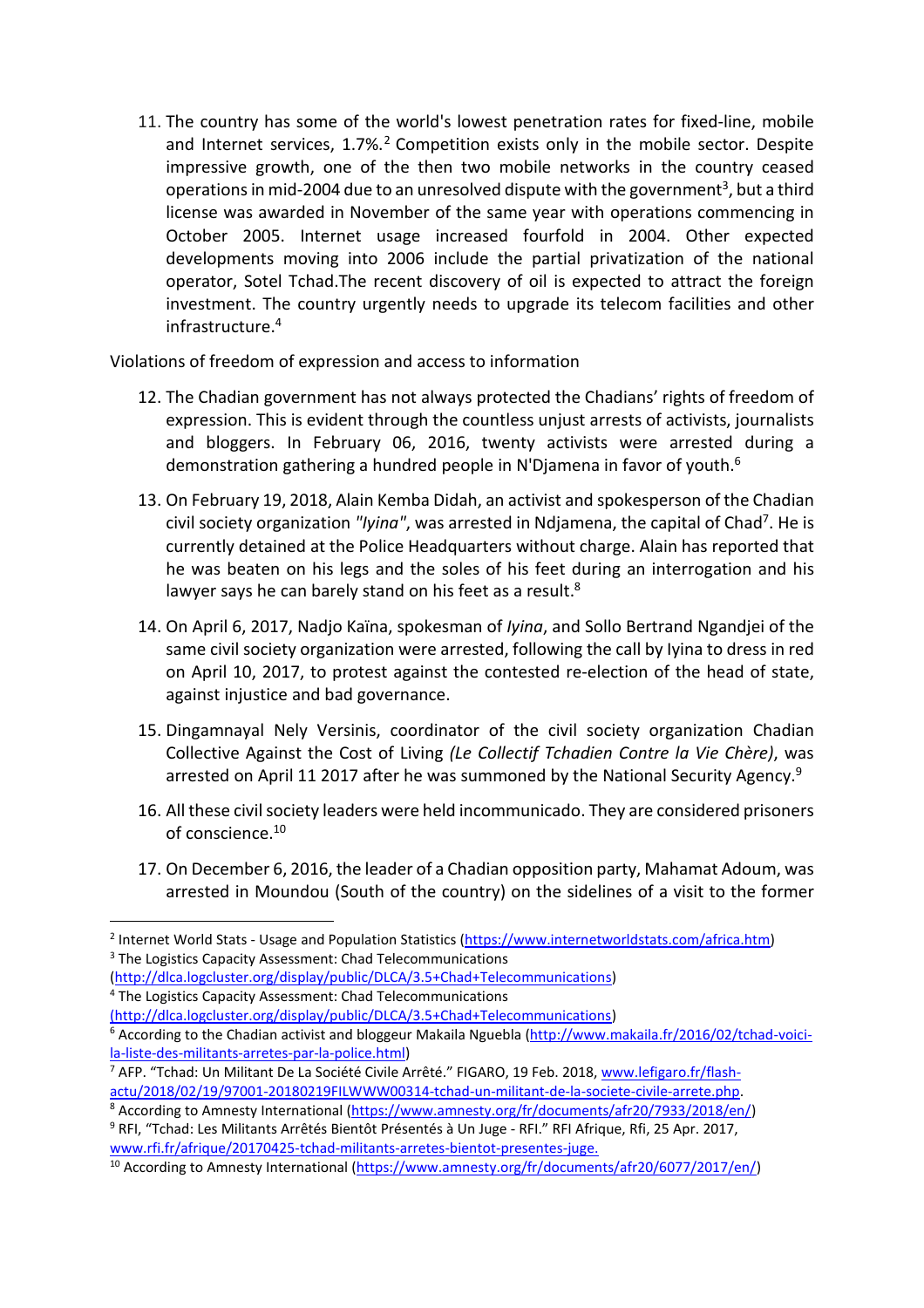presidential candidate Laokein Medard. He was released the following day. <sup>11</sup>

- 18. On September 30, 2016, Chadian blogger Tadjadine Mahamat Babouri (known as Mahadine) was arrested in N'Djamena for simply exercising his right to freedom of expression. Before his arrest, Mahadine posted videos on Facebook in which he criticized the management of public funds and the current economic crisis. Arrested by agents of the National Security Agency (ANS), he was, then, detained in unofficial detention centers, without being allowed to see his family or his lawyer<sup>12</sup>. The journalist and activist was tortured, deprived of water and food, and finally indicted for "undermining constitutional order, territorial integrity and national security, intelligence with an insurrectional movement".<sup>13</sup>
- 19. On Friday, March 22, 2013, Jean Laokolé, a blogger was arrested by members of the security forces in N'Djamena, the Chadian capital. He was arrested on the evening of March 22 by a group of men in civilian clothes while driving with his family in the Atrone neighborhood of N'Djamena.<sup>14</sup>
- 20. Makaila NGuebla, a blogger, journalist, and leading voice of the Chadian civil society, was expelled from Dakar, Senegal, where he was living since 2005, and had unsuccessfully sought the refugee status. He was arrested on May 7, 2013,before being presented to the Division of Senegalese Territorial Surveillance (DST), and then expelled from the country by plane late in the evening. Organizations worldwide, including Internet Without Borders, expressed concerns that the Senegalese government was pressured by by N'djamena to expell Makaila Nguebla<sup>15</sup>.
- 21. There has been a growing trend of government ordered internet shutdowns on the continent. The government in Chad is no exception.
- 22. In February 2016, during demonstrations in support of Zouhoura, a young girl whose raped by sons of Chadian dignitaries shocked the nation<sup>17</sup>, The government blocked all social networks and messaging applications.

 $\overline{a}$ 

<sup>&</sup>lt;sup>11</sup> VOA Afrique, "Un Chef De Parti D'opposition Tchadienne Libéré Et Un Militant Arrêté." VOA, VOA, 7 Aug. 2017, www.voaafrique.com/a/un-chef-de-parti-d-opposition-tchadienne-libere-et-un-militantarrete/3975759.html.

<sup>&</sup>lt;sup>12</sup> INTERNET WITHOUT BORDERS AU TCHAD, DES VIDÉOS FACEBOOK VALENT LA PRISON ET LA TORTURE À UN ACTIVISTE - INTERNET SANS FRONTIÈRES [\(https://internetwithoutborders.org/au-tchad-des-videos-facebook](https://internetwithoutborders.org/au-tchad-des-videos-facebook-valent-la-prison-et-la-torture-a-un-activiste/)[valent-la-prison-et-la-torture-a-un-activiste/\)](https://internetwithoutborders.org/au-tchad-des-videos-facebook-valent-la-prison-et-la-torture-a-un-activiste/)

<sup>&</sup>lt;sup>13</sup> According to the Chadian activist and bloggeur Makaila Nguebla [\(http://www.makaila.fr/2017/07/tchad.le](http://www.makaila.fr/2017/07/tchad.le-journaliste-et-blogueur-mahadine-dans-un-etat-de-sante-alarmante.html)[journaliste-et-blogueur-mahadine-dans-un-etat-de-sante-alarmante.html\)](http://www.makaila.fr/2017/07/tchad.le-journaliste-et-blogueur-mahadine-dans-un-etat-de-sante-alarmante.html)

<sup>&</sup>lt;sup>14</sup> NGUEBLA, Makaila. "Tchad : Un Blogueur Arrêté Et Mis Au Secret." Le Tchadanthropus-Tribune, 9 Apr. 2013, www.letchadanthropus-tribune.com/tchad-un-blogueur-arrete-et-mis-au-secret/.

<sup>&</sup>lt;sup>15</sup> According to France 24 : Makaila NGuebla, un blogueur dans la ligne de mire du Tchad

[<sup>\(</sup>http://observers.france24.com/fr/20130510-makaila-nguebla-blogueur-ligne-mire-tchad-arrestation-senegal](http://observers.france24.com/fr/20130510-makaila-nguebla-blogueur-ligne-mire-tchad-arrestation-senegal-dakar)[dakar\)](http://observers.france24.com/fr/20130510-makaila-nguebla-blogueur-ligne-mire-tchad-arrestation-senegal-dakar)

<sup>&</sup>lt;sup>17</sup> According to France 24 : Makaila NGuebla, un blogueur dans la ligne de mire du Tchad [\(http://observers.france24.com/fr/20130510-makaila-nguebla-blogueur-ligne-mire-tchad-arrestation-senegal](http://observers.france24.com/fr/20130510-makaila-nguebla-blogueur-ligne-mire-tchad-arrestation-senegal-dakar)[dakar\)](http://observers.france24.com/fr/20130510-makaila-nguebla-blogueur-ligne-mire-tchad-arrestation-senegal-dakar)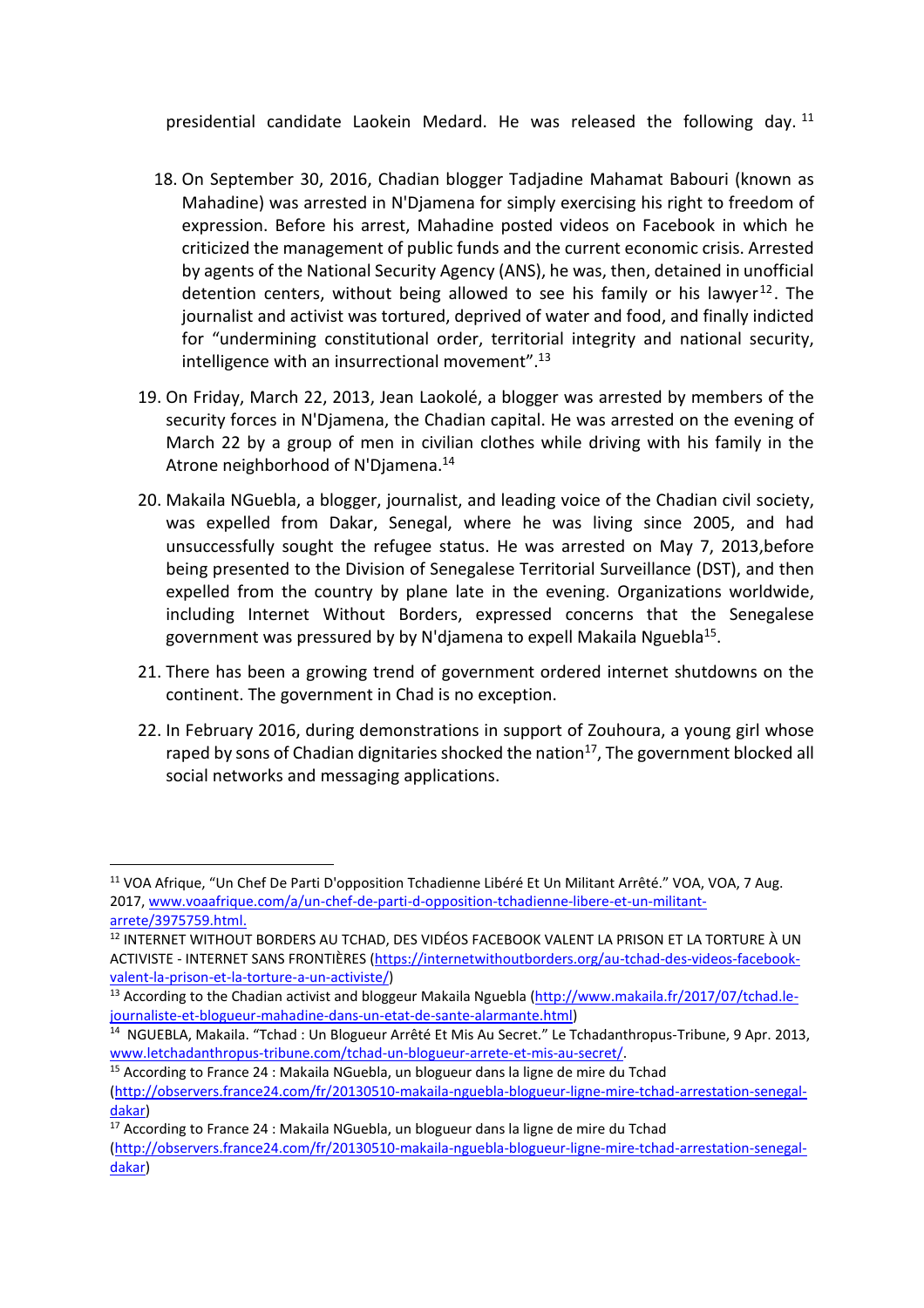- 23. From April 2016, the day of the presidential election, after which President Idriss Déby was re-elected in a disputed ballot, to December 2, 2016.<sup>18</sup> Internet Without Borders and other civil society organizations denounced the blocking of social media platforms and messaging applications by creating and mobilizing the civil society through campaigns<sup>19</sup> and petitions<sup>20</sup>
	- 24. Access now, Internet Without Borders and the rest of the #keepiton coalition, which gathers more than 130 organizations mobilized against Internet shutdowns and disruptions worldwide, sent an open letter to the Prime Minister Albert Pahimi Padacke to express their concern and to call on the Chadian government to restore access to social networks and put a definitive end to practices that violate freedom of expression and communication.<sup>21</sup>
	- 25. According to Internet Without Borders' estimate, this censorship cost more than 18 million euros to the Chadian economy. A shortfall that could have been invested in priority sectors at a time when the state coffers are empty.<sup>22</sup>
	- 26. On January 25, 2018, at midnight, following the call for a peaceful protest march, launched by several civil society organizations and trade unions, the Internet was shutdown, and was only restored on January 26, 2018.<sup>23</sup> Through a press release, Internet Without Borders strongly condemned this shutdown.<sup>24</sup>
	- 27. The cost of Internet access and the quality of service provided are also impending Chadian's freedom of expression online. As a result, a dozen civil society organizations called on Chadians to march against mobile phone operators on February 22, 2018.<sup>25</sup>
	- 28. These organizations expressed frustrations of subscribers of the main telecommunications operators and called on them to protest the high costs of access

 $\overline{a}$ <sup>18</sup> Barma, Aboubacar Yacouba. "Tchad : L'addition Salée Des 235 Jours De Restriction D'accès à Internet." La Tribune, La Tribune Nouvelle, 7 Dec. 2016, [afrique.latribune.fr/afrique-centrale/2016-12-07/tchad-l-addition](https://afrique.latribune.fr/afrique-centrale/2016-12-07/tchad-l-addition-salee-des-235-jours-de-restriction-d-acces-a-internet.html)[salee-des-235-jours-de-restriction-d-acces-a-internet.html.](https://afrique.latribune.fr/afrique-centrale/2016-12-07/tchad-l-addition-salee-des-235-jours-de-restriction-d-acces-a-internet.html)

<sup>&</sup>lt;sup>19</sup> The website of the #STOPCENSURE Internet au Tchad campaign

[<sup>\(</sup>https://www.thunderclap.it/projects/44302-stopcensure-internet-au-tchad?locale=en](https://www.thunderclap.it/projects/44302-stopcensure-internet-au-tchad?locale=en%2520) )

<sup>&</sup>lt;sup>20</sup> The website of the petition: Gouvernement du Tchad : Rétablissez l'accès aux réseaux sociaux ! [\(https://www.change.org/p/premier-ministre-du-tchad-gouvernement-du-tchad-r%C3%A9tablissez-l](https://www.change.org/p/premier-ministre-du-tchad-gouvernement-du-tchad-r%25C3%25A9tablissez-l-acc%25C3%25A8s-aux-r%25C3%25A9seaux-sociaux)[acc%C3%A8s-aux-r%C3%A9seaux-sociaux\)](https://www.change.org/p/premier-ministre-du-tchad-gouvernement-du-tchad-r%25C3%25A9tablissez-l-acc%25C3%25A8s-aux-r%25C3%25A9seaux-sociaux)

<sup>&</sup>lt;sup>21</sup> OPEN LETTER TO THE CHADIAN GOVERNMENT ON BLOCKED SOCIAL MEDIA - INTERNET SANS FRONTIÈRES [\(https://internetwithoutborders.org/keepiton-open-letter-to-the-chadian-government-on-blocked-social](https://internetwithoutborders.org/keepiton-open-letter-to-the-chadian-government-on-blocked-social-media/)[media/\)](https://internetwithoutborders.org/keepiton-open-letter-to-the-chadian-government-on-blocked-social-media/)

<sup>22</sup> Press Release: LE GOUVERNEMENT DU TCHAD PRIVE SA POPULATION D'INTERNET - INTERNET SANS FRONTIÈRES [\(https://internetwithoutborders.org/le-gouvernement-du-tchad-prive-sa-population-dinternet-2/\)](https://internetwithoutborders.org/le-gouvernement-du-tchad-prive-sa-population-dinternet-2/)

<sup>&</sup>lt;sup>23</sup> Press Release by Agence Ecofin: Tchad: l'accès à Internet rétabli après une interruption de 24 h pour contrecarrer des marches de protestations [\(https://www.agenceecofin.com/internet/2601-53839-tchad-l](https://www.agenceecofin.com/internet/2601-53839-tchad-l-acces-a-internet-retabli-apres-une-interruption-de-24-h-pour-contrecarrer-des-marches-de-protestations)[acces-a-internet-retabli-apres-une-interruption-de-24-h-pour-contrecarrer-des-marches-de-protestations](https://www.agenceecofin.com/internet/2601-53839-tchad-l-acces-a-internet-retabli-apres-une-interruption-de-24-h-pour-contrecarrer-des-marches-de-protestations)

<sup>24</sup> Press Release: LE GOUVERNEMENT DU TCHAD PRIVE SA POPULATION D'INTERNET - INTERNET SANS

FRONTIÈRES [\(https://internetwithoutborders.org/le-gouvernement-du-tchad-prive-sa-population-dinternet-2/\)](https://internetwithoutborders.org/le-gouvernement-du-tchad-prive-sa-population-dinternet-2/) <sup>25</sup> Remadji, Victoria. "Tchad : Une Marche De Protestation Contre Les Opérateurs Téléphoniques Prévue Le 22 Février." Tchadinfos.com, 20 Feb. 2018, tchadinfos.com/tchad/tchad-une-marche-de-protestation-contre-lesoperateurs-telephoniques-prevue-le-22-fevrier/.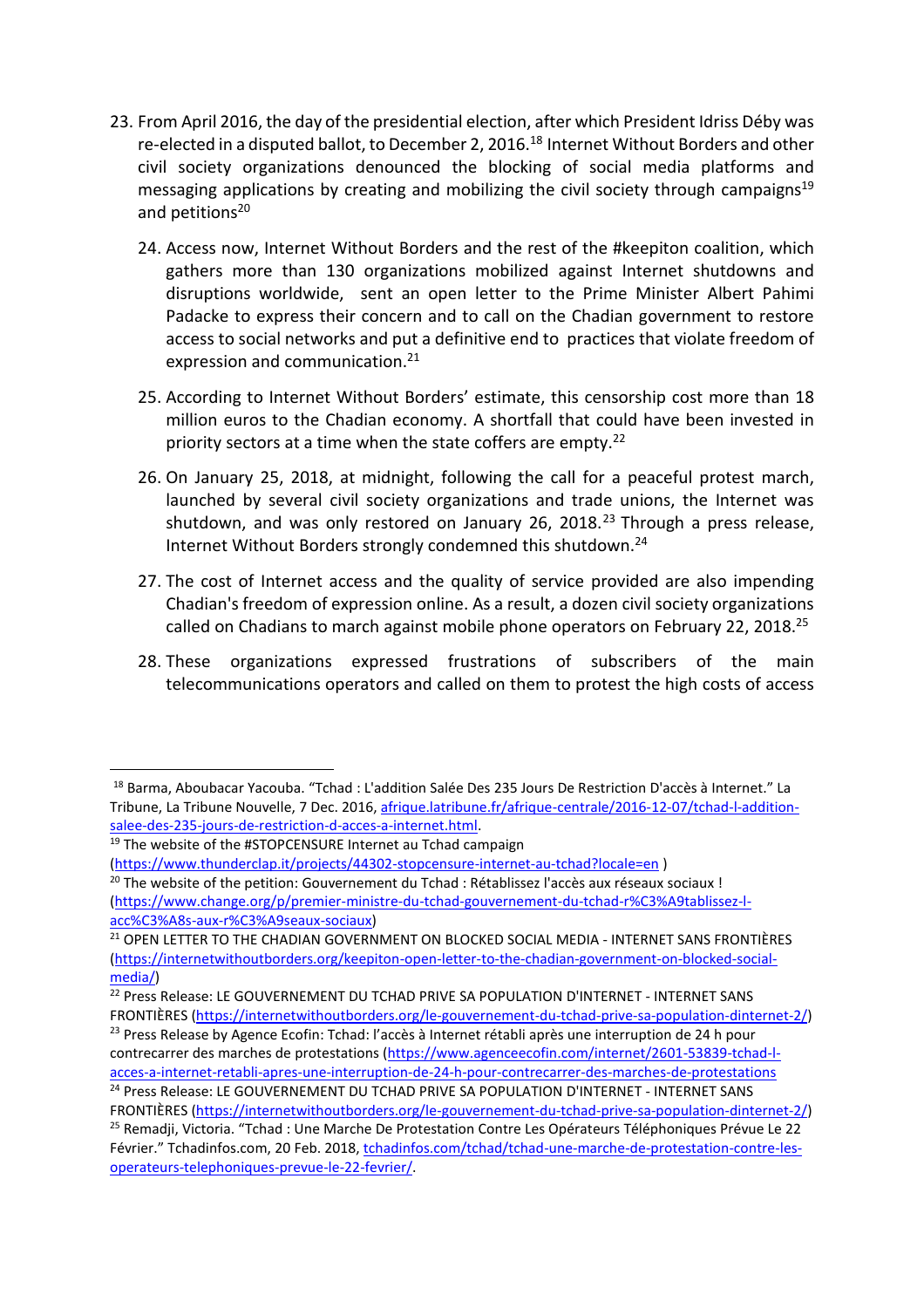to Internet, the poor quality of the network, and Internet shutdowns operated by telecommunications companies, in complicity with the government. $26$ 

# **Violations of the right to privacy**

29. According to multiple reports received by the organizations submitting this report, on February 4, 2018 subscribers of Airtel and Tigo, two main telecommunications operators, received an SMS informing them that all phone calls and messages were to be spied on. This echoes provisions of section 57 of the Law n°009/PR/2005 of December 15, 2014 relating to cybersecurity and cybercriminality, which obliges network operators and Internet Service Providers (ISPs) to install surveillance mechanisms on their respective networks<sup>27</sup>.

# **Recommendations**

Chad can improve its human rights record and treatment of digital rights in several areas. We accordingly recommend that the government of Chad:

- 1. Refrain from arresting, torturing, citizens and civil society leaders.
- 2. Respect freedom of assembly an association granted by the Constitution.
- 3. Refrain from intentionally slowing, blocking, or shutting down internet and telecommunications services, particularly during elections and public assemblies.
- 4. Adopt a comprehensive human rights-based approach in providing and in expanding access to the internet, with a goal to bridge the many forms of the digital divide.
- 5. Work with the private sector to reduce access to Internet costs, and improve the quality of service, for instance by tapping into resources available in the Universal Service Fund.
- 6. Adopt a law on access to information and public data that guarantees freedom of expression.
- 7. Amend Law n°009/PR/2009 relating to cybersecurity and cybercriminality to ensure adequate protection for the fundamental right to privacy and adherence with the ICCPR and other commitments.
- 8. Ensure that legislation is in place, and is judicially enforceable, that protects the right to access and impart information on the Internet.
- 9. Ensure that legislation is in place, and is judicially enforceable, that protects the rights to freedom of expression, assembly and association, and privacy, online and offline, in line with the ICCPR.

 $\overline{a}$ <sup>26</sup> IBID

<sup>&</sup>lt;sup>27</sup> Loi n°009/PR/2015 portant sur la cybersécurité et la lutte contre l acybercriminalité <http://www.mpntic.gouv.td/wp-content/uploads/2016/01/LOI09.pdf>